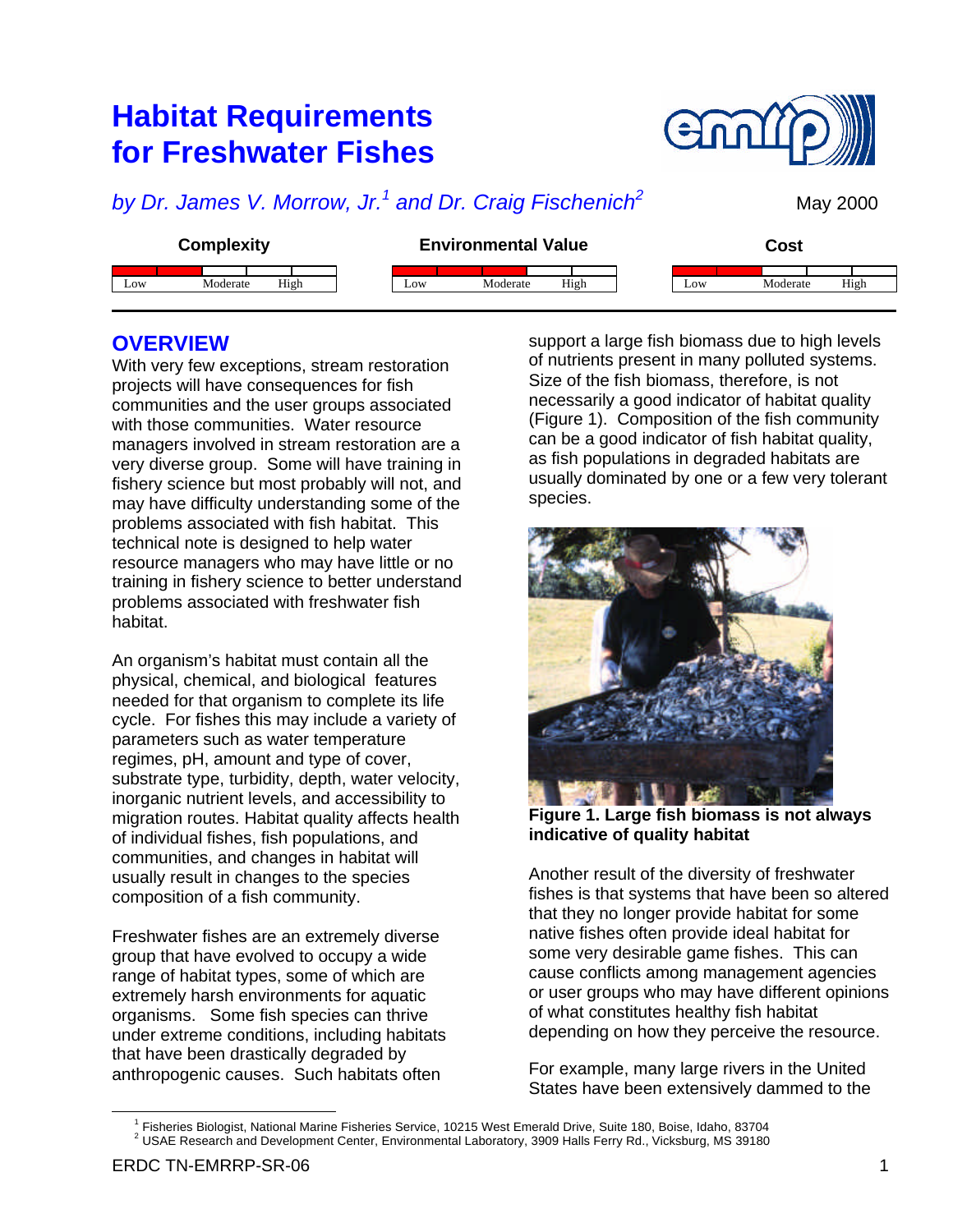detriment of large river fish species but to the benefit of some desirable game fishes. Sport fisheries on these altered systems often provide a substantial influx of currency to local economies. Some user groups and management agencies will perceive such altered habitats as good fish habitat because they provide quality recreational fisheries while others will perceive them as degraded because native species may be rare or absent.

Although an intensive assessment of fish habitat requires sampling of fish populations and measurement of physical habitat variables, less intensive surveys can often be accomplished by measuring selected water quality parameters and physical characteristics. Determining the necessary intensity level and deciding what variables should be measured will necessitate well-defined goals that researchers can use to accurately identify the problems so they can ask the proper questions. An accurate fish habitat assessment will require basic knowledge of the ecology of the system. Help in this area can often be obtained from state natural resource management agencies or one of the various federal natural resource management agencies, i.e., U. S. Fish and Wildlife Service, U. S. Geological Survey, Tennessee Valley Authority, U. S. Army Corps of Engineers, etc.

# **IDENTIFYING POSSIBLE FISH HABITAT PROBLEMS**

Some projects will require quantification of the overall ecological health of an aquatic habitat, which will probably require measurement of physical and chemical parameters as well as extensive sampling of the fish community. However, clearly defining the goals of the project and identifying potential fish habitat problems will simplify most fish habitat assessments. Many projects are concerned with one species or one aspect of fish habitat that is perceived to be deficient, such as protecting critical habitat of an endangered species, or increasing the amount of large woody debris in a stream. Defining specific goals of the project will help identify potential habitat problems and lead to specific questions that need to be answered by the habitat assessment. A basic understanding of the ecology of the system and knowledge of habitat requirements for individual fish species or species assemblages are required. Sources of information for some common fish habitat problems are given in Table 1. Examples of fish habitat problems, anthropogenic causes of these problems, and assessment questions to determine extent of the problems are given in Table 2.

| <b>Information Required</b>         | <b>Type of Information Available</b>                                              | Source                             |
|-------------------------------------|-----------------------------------------------------------------------------------|------------------------------------|
| <b>Habitat requirements</b>         | Specific habitat requirements and preferences for                                 | U.S. Fish and Wildlife             |
| for individual species              | individual species, i.e., water quality, flow,<br>substrate, depth, etc.          | Service 1982, 2000                 |
| Water quality                       | In-depth discussion of all relevant water quality<br>parameters                   | <b>Boyd 1991</b>                   |
| <b>Sampling fish</b><br>populations | In-depth discussions of most techniques used<br>assess exploited fish populations | <b>Nielsen and Johnson</b><br>1983 |
| Fish passage,<br>upstream migration | Design criteria for fish passage facilities                                       | Katopodis 1991                     |
|                                     | Approximate cost of fish passage facilities                                       |                                    |
|                                     | Formulas for calculating swimming performance<br>of most freshwater fishes        |                                    |
|                                     |                                                                                   | $\sim$ $\sim$ $\sim$ $\sim$        |

### **Table 1. Sources of Information to Solve Some Common Fish Habitat Assessment Problems**

 **(Continued)**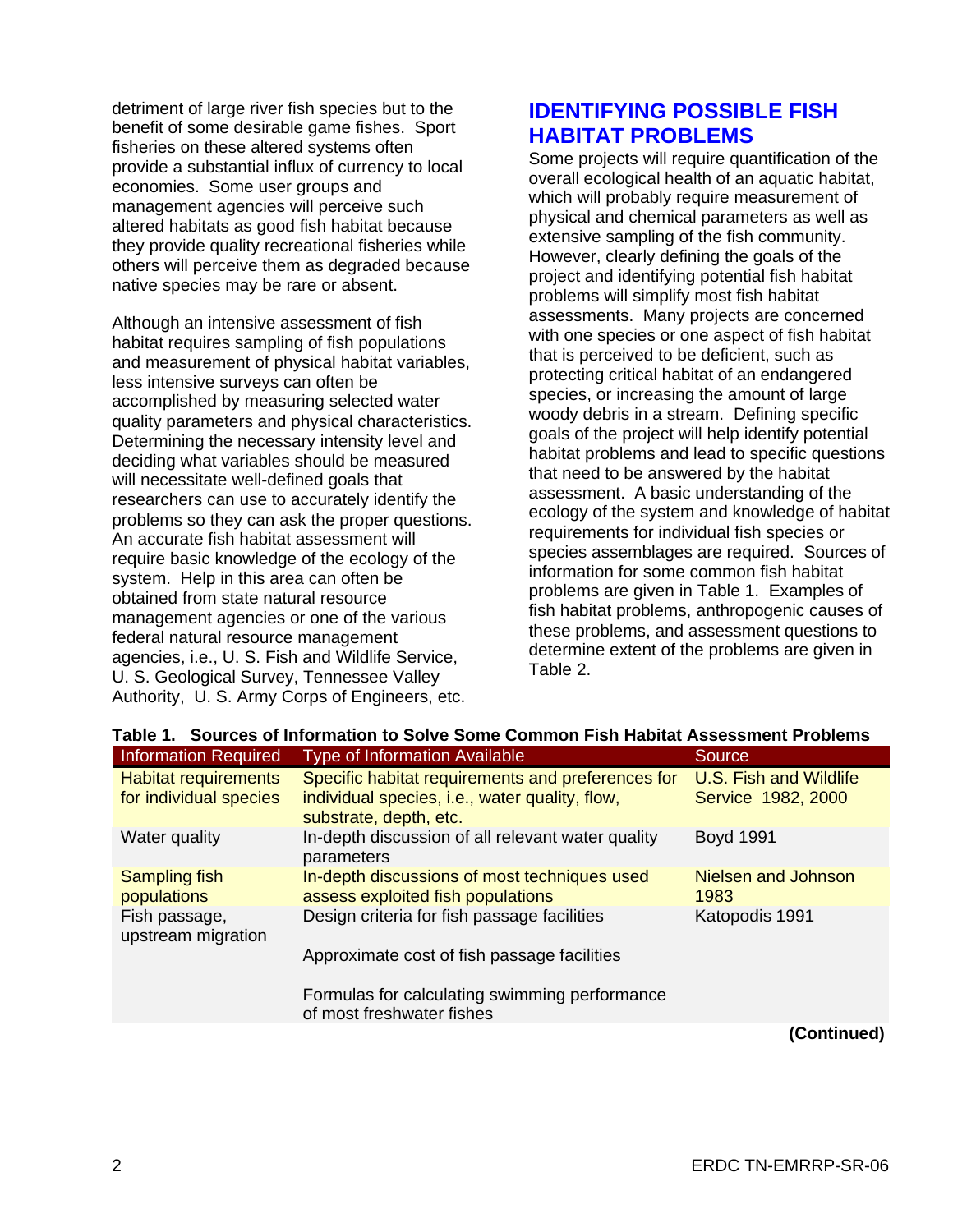| <b>Type of Information Available</b><br><b>Information Required</b><br>Source<br>Design criteria for fish passage facilities<br><b>Bell 1986</b><br>Fish passage,<br>upstream and<br>downstream<br>Swimming performance of selected fish species<br>migration<br>Discussion of downstream migration and barriers<br>to downstream migration<br>Design criteria for structures to minimize fish<br><b>Entrainment of fishes</b><br><b>Bell 1986</b><br>entrainment<br>Rainey 1985<br>Pearce and Lee 1991<br>Describes a method for quantifying amount of<br><b>Wallace and Benke</b><br>Woody debris in lotic<br>large woody debris in a stream<br>1984<br>systems<br>Seehorn 1985<br>Describes methods for placing woody debris in<br>small streams to enhance fish habitat<br>Biological effects of removing large woody debris<br>Benke et al. 1985<br>Spawning habitat<br>Description of spawning habitat for salmonid<br><b>Bell 1986</b><br>fishes<br>Description of spawning habitat and strategies for<br>a variety of freshwater fishes<br><b>Balon 1975</b><br>Instructions on how to develop an index of biotic<br><b>Karr 1981</b><br><b>Quantifying relative</b><br>health of fish habitat<br>integrity by sampling fish communities<br>Describes how index of biotic integrity can be<br>applied to a specific situation<br><b>Bramblett and Fausch</b><br>1991<br>Study comparing tolerance of some common fish<br><b>Tolerances of fishes</b><br><b>Whittier and Hughes</b><br>species to environmental stressors<br>1998<br>to environmental<br>stressors<br><b>Temperature</b><br>Review of literature dealing with temperature<br>Jobling 1981 |           |                                     | Table 1. (Concluded) |
|------------------------------------------------------------------------------------------------------------------------------------------------------------------------------------------------------------------------------------------------------------------------------------------------------------------------------------------------------------------------------------------------------------------------------------------------------------------------------------------------------------------------------------------------------------------------------------------------------------------------------------------------------------------------------------------------------------------------------------------------------------------------------------------------------------------------------------------------------------------------------------------------------------------------------------------------------------------------------------------------------------------------------------------------------------------------------------------------------------------------------------------------------------------------------------------------------------------------------------------------------------------------------------------------------------------------------------------------------------------------------------------------------------------------------------------------------------------------------------------------------------------------------------------------------------------------------------------------------------------------------------------------------------------|-----------|-------------------------------------|----------------------|
|                                                                                                                                                                                                                                                                                                                                                                                                                                                                                                                                                                                                                                                                                                                                                                                                                                                                                                                                                                                                                                                                                                                                                                                                                                                                                                                                                                                                                                                                                                                                                                                                                                                                  |           |                                     |                      |
|                                                                                                                                                                                                                                                                                                                                                                                                                                                                                                                                                                                                                                                                                                                                                                                                                                                                                                                                                                                                                                                                                                                                                                                                                                                                                                                                                                                                                                                                                                                                                                                                                                                                  |           |                                     |                      |
|                                                                                                                                                                                                                                                                                                                                                                                                                                                                                                                                                                                                                                                                                                                                                                                                                                                                                                                                                                                                                                                                                                                                                                                                                                                                                                                                                                                                                                                                                                                                                                                                                                                                  |           |                                     |                      |
|                                                                                                                                                                                                                                                                                                                                                                                                                                                                                                                                                                                                                                                                                                                                                                                                                                                                                                                                                                                                                                                                                                                                                                                                                                                                                                                                                                                                                                                                                                                                                                                                                                                                  |           |                                     |                      |
|                                                                                                                                                                                                                                                                                                                                                                                                                                                                                                                                                                                                                                                                                                                                                                                                                                                                                                                                                                                                                                                                                                                                                                                                                                                                                                                                                                                                                                                                                                                                                                                                                                                                  |           |                                     |                      |
|                                                                                                                                                                                                                                                                                                                                                                                                                                                                                                                                                                                                                                                                                                                                                                                                                                                                                                                                                                                                                                                                                                                                                                                                                                                                                                                                                                                                                                                                                                                                                                                                                                                                  |           |                                     |                      |
|                                                                                                                                                                                                                                                                                                                                                                                                                                                                                                                                                                                                                                                                                                                                                                                                                                                                                                                                                                                                                                                                                                                                                                                                                                                                                                                                                                                                                                                                                                                                                                                                                                                                  |           |                                     |                      |
|                                                                                                                                                                                                                                                                                                                                                                                                                                                                                                                                                                                                                                                                                                                                                                                                                                                                                                                                                                                                                                                                                                                                                                                                                                                                                                                                                                                                                                                                                                                                                                                                                                                                  |           |                                     |                      |
|                                                                                                                                                                                                                                                                                                                                                                                                                                                                                                                                                                                                                                                                                                                                                                                                                                                                                                                                                                                                                                                                                                                                                                                                                                                                                                                                                                                                                                                                                                                                                                                                                                                                  |           |                                     |                      |
|                                                                                                                                                                                                                                                                                                                                                                                                                                                                                                                                                                                                                                                                                                                                                                                                                                                                                                                                                                                                                                                                                                                                                                                                                                                                                                                                                                                                                                                                                                                                                                                                                                                                  |           |                                     |                      |
|                                                                                                                                                                                                                                                                                                                                                                                                                                                                                                                                                                                                                                                                                                                                                                                                                                                                                                                                                                                                                                                                                                                                                                                                                                                                                                                                                                                                                                                                                                                                                                                                                                                                  |           |                                     |                      |
|                                                                                                                                                                                                                                                                                                                                                                                                                                                                                                                                                                                                                                                                                                                                                                                                                                                                                                                                                                                                                                                                                                                                                                                                                                                                                                                                                                                                                                                                                                                                                                                                                                                                  |           |                                     |                      |
|                                                                                                                                                                                                                                                                                                                                                                                                                                                                                                                                                                                                                                                                                                                                                                                                                                                                                                                                                                                                                                                                                                                                                                                                                                                                                                                                                                                                                                                                                                                                                                                                                                                                  |           |                                     |                      |
|                                                                                                                                                                                                                                                                                                                                                                                                                                                                                                                                                                                                                                                                                                                                                                                                                                                                                                                                                                                                                                                                                                                                                                                                                                                                                                                                                                                                                                                                                                                                                                                                                                                                  |           |                                     |                      |
|                                                                                                                                                                                                                                                                                                                                                                                                                                                                                                                                                                                                                                                                                                                                                                                                                                                                                                                                                                                                                                                                                                                                                                                                                                                                                                                                                                                                                                                                                                                                                                                                                                                                  |           |                                     |                      |
|                                                                                                                                                                                                                                                                                                                                                                                                                                                                                                                                                                                                                                                                                                                                                                                                                                                                                                                                                                                                                                                                                                                                                                                                                                                                                                                                                                                                                                                                                                                                                                                                                                                                  |           |                                     |                      |
|                                                                                                                                                                                                                                                                                                                                                                                                                                                                                                                                                                                                                                                                                                                                                                                                                                                                                                                                                                                                                                                                                                                                                                                                                                                                                                                                                                                                                                                                                                                                                                                                                                                                  |           |                                     |                      |
|                                                                                                                                                                                                                                                                                                                                                                                                                                                                                                                                                                                                                                                                                                                                                                                                                                                                                                                                                                                                                                                                                                                                                                                                                                                                                                                                                                                                                                                                                                                                                                                                                                                                  |           |                                     |                      |
|                                                                                                                                                                                                                                                                                                                                                                                                                                                                                                                                                                                                                                                                                                                                                                                                                                                                                                                                                                                                                                                                                                                                                                                                                                                                                                                                                                                                                                                                                                                                                                                                                                                                  |           |                                     |                      |
|                                                                                                                                                                                                                                                                                                                                                                                                                                                                                                                                                                                                                                                                                                                                                                                                                                                                                                                                                                                                                                                                                                                                                                                                                                                                                                                                                                                                                                                                                                                                                                                                                                                                  | tolerance | tolerance and preferences of fishes |                      |

|  |                                                             | Table 2. Examples of Common Fish Habitat Problems, Causes of the Problems, and Questions |  |
|--|-------------------------------------------------------------|------------------------------------------------------------------------------------------|--|
|  | That Should Be Answered to Determine Extent of the Problems |                                                                                          |  |

| Problem                                          | Possible causes of the problem                                                                                                                                                                                                                                                                                                                                        | Questions to be Answered to<br><b>Assess the Problem</b>                                                                                                                                  |
|--------------------------------------------------|-----------------------------------------------------------------------------------------------------------------------------------------------------------------------------------------------------------------------------------------------------------------------------------------------------------------------------------------------------------------------|-------------------------------------------------------------------------------------------------------------------------------------------------------------------------------------------|
| There may be a<br>problem with fish<br>migration | The most common structures that impede<br>upstream fish migration are dams, weirs and<br>culverts, but anything that increases flow<br>velocity, decreases depth, or poses a<br>physical barrier has the potential for impeding<br>fish migration. Water diversions, physical<br>barriers, or structures that reduce flow<br>velocity can impede downstream migration | 1. Are migratory fish present<br>in the system?<br>2. Are potential barriers<br>present in the system?<br>What water velocities and<br>3.<br>depths are present at<br>potential barriers? |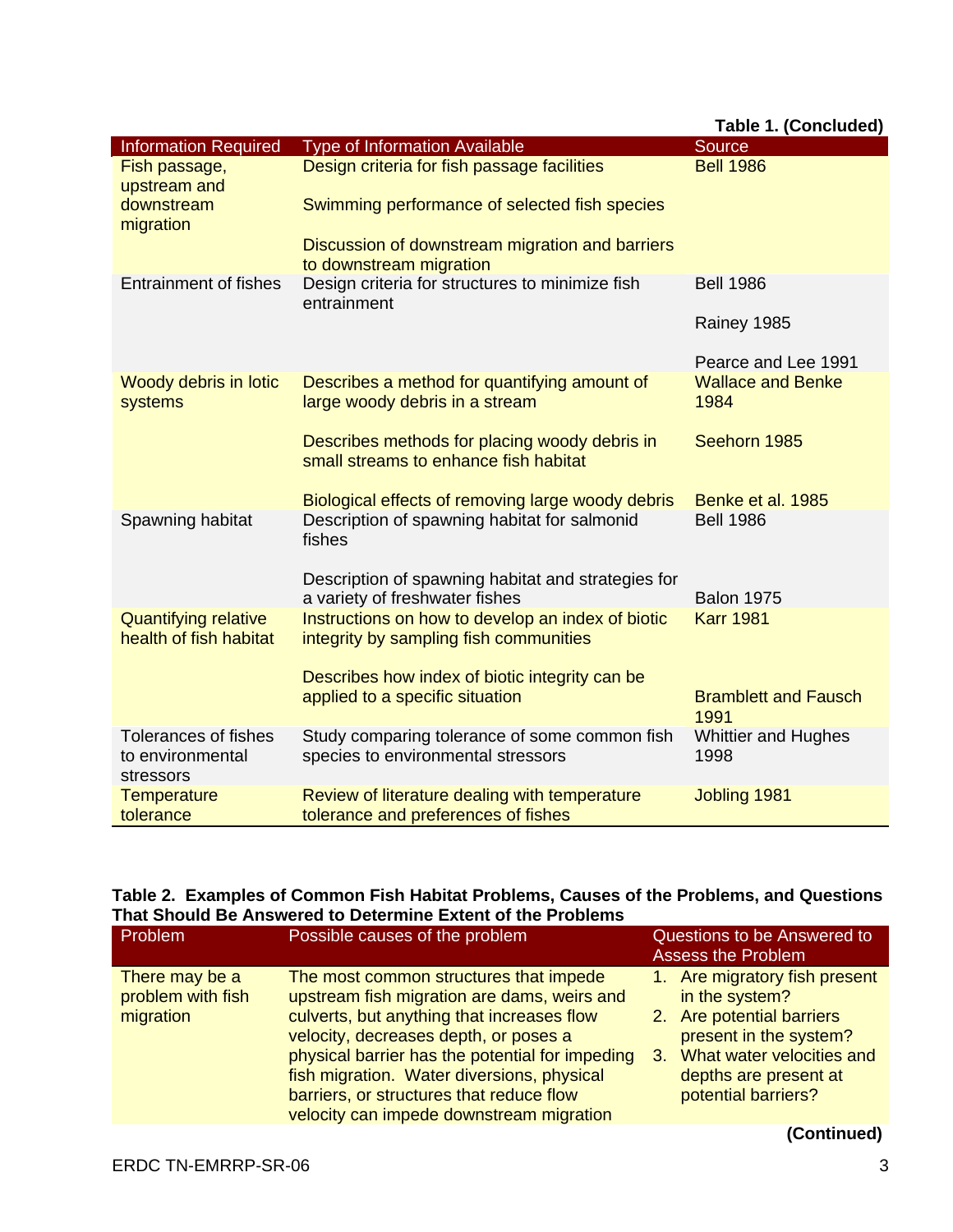|                                                                                         |                                                                                                                                                                                                                                               |    | Table 2. (Concluded)                                                                                                                                                              |
|-----------------------------------------------------------------------------------------|-----------------------------------------------------------------------------------------------------------------------------------------------------------------------------------------------------------------------------------------------|----|-----------------------------------------------------------------------------------------------------------------------------------------------------------------------------------|
| The stream may<br>not have the<br>correct temperature<br>regime for a target<br>species | Problems with high water temperatures are<br>often the result of decrease in shade,<br>decrease in water depth, or thermal effluents.<br>Hypolimnetic discharge from an upstream<br>reservoir is the usual cause of low water<br>temperatures | 1. | What is the upper<br>temperature limit for the<br>target species and does<br>the maximum<br>summertime water<br>temperature exceed this<br>limit?<br>2. Does the optimal range of |
|                                                                                         |                                                                                                                                                                                                                                               |    | summertime temperatures<br>for the target species<br>resemble the range of<br>summertime temperatures<br>for the stream?                                                          |
| <b>Excessive</b><br>sediment load may<br>be adversely<br>affecting a target             | Any factor that increases erosion in the<br>stream channel or anywhere in the watershed<br>can result in increased sediment loads.<br>Common causes are channel modifications,                                                                |    | 1. What are the upper<br>turbidity limits of the target<br>species, and are these<br>often exceeded?                                                                              |
| <b>species</b>                                                                          | clearing of riparian vegetation, logging<br>activities, conversion of forest to agriculture,<br>and road and bridge construction                                                                                                              | 2. | Does the target species<br>require gravel or larger<br>substrate for spawning<br>and have these<br>substrates been covered                                                        |
|                                                                                         |                                                                                                                                                                                                                                               |    | or are they in danger of                                                                                                                                                          |

### **IDENTIFYING HABITAT REQUIREMENTS AND PREFERENCES FOR FRESH-WATER FISH SPECIES**

A habitat requirement is some aspect of the habitat without which a species cannot survive over the long term. For example, water temperatures that do not exceed 24  $^{\circ}$ C and presence of gravel or larger substrate are two habitat requirements for most fishes of the family salmonidae (charr, trout, and salmon). If either of these requirements is not met, the population will go extinct. A habitat preference is some aspect of the habitat that a species will use out of proportion to its availability. For example, if a brook trout *Salvelinus fontinalis* has a choice between habitats with water temperatures of 5  $\mathrm{^{\circ}C}$  and 15  $\mathrm{^{\circ}C}$  it will most often chose the habitat with 15 $\degree$ C water if all other factors are equal.

#### **Fish survey books**

Fish survey books are a good starting point for locating information about habitat requirements and preferences for many fish species. Fish survey books are often published by state universities and usually have titles that begin with "Fishes of," "The Fishes of," and "Freshwater Fishes of," and thus can often be located with a title search. Fish survey books usually give very specific descriptions of appearance and physical characteristics of the different fish species and many also give a variety of life history and habitat data. However, often they are most valuable for the literature citations they contain that can lead to more specific habitat and life history information.

being covered by sediments?

#### **Habitat models**

Species profiles have been compiled and are a useful source of habitat information. Habitat suitability index (HSI) models are another useful source of habitat information for a number of freshwater fish species. HSI models can also be used to quantify the suitability of a habitat for a particular species, thus allowing comparison of different streams. Like fish survey books, species profiles and HSI models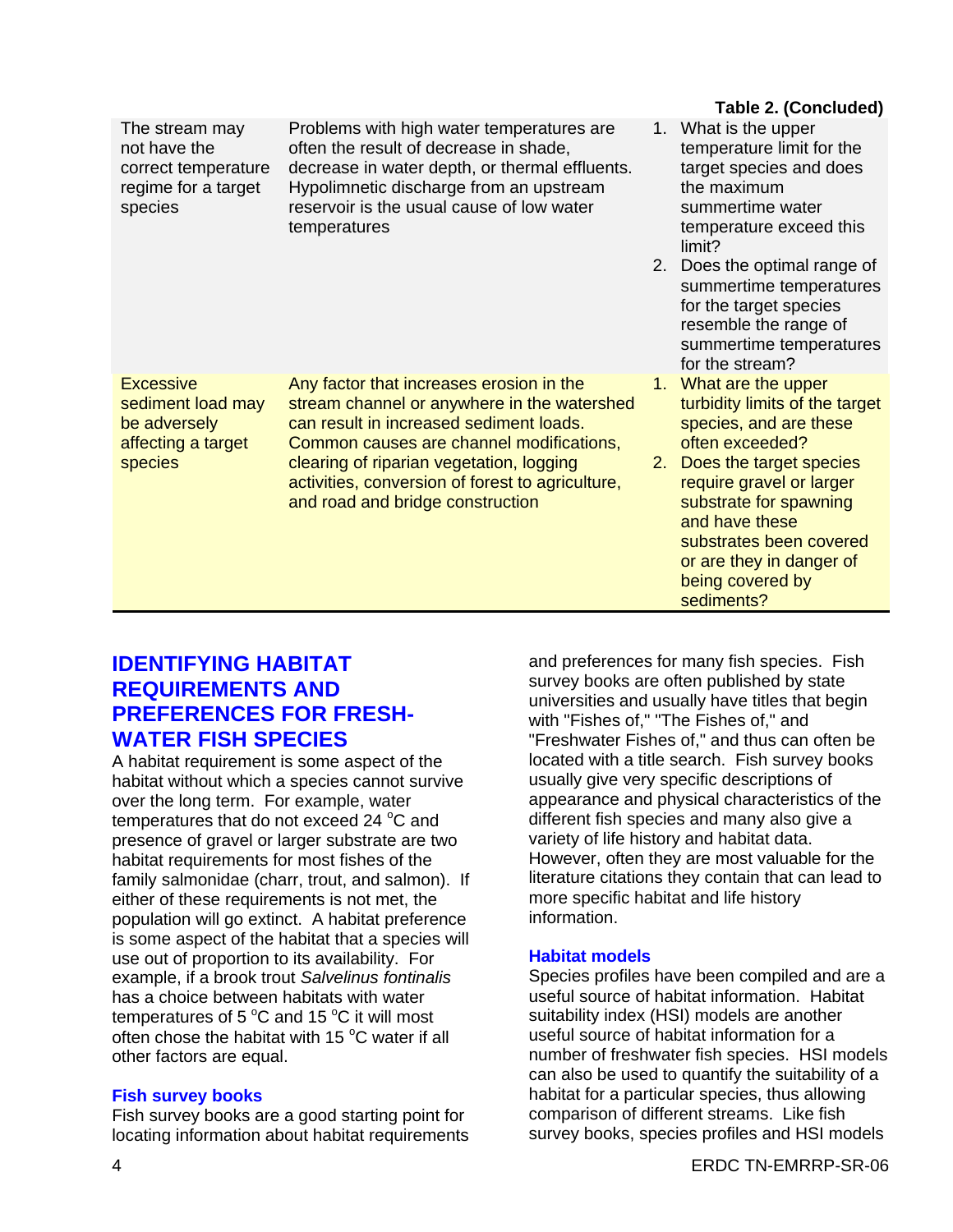are valuable for the well-documented references they contain, which are very useful for in- depth studies of fish habitat requirements.

#### **Peer-reviewed literature**

Peer-reviewed journal articles will generally contain the most specific and accurate information concerning habitat requirements and preferences. However, locating information for a specific habitat characteristic or species may be difficult.

#### **Knowledge gaps**

Specific habitat requirements and preferences and specific life history data are lacking for most North American fishes. Therefore, determining habitat requirements of species assemblages will usually require selecting and researching the requirements for a few key species about which something is known. When feasible, representatives of each trophic level should be chosen for this analysis.

# **FISH HABITAT REQUIREMENTS AND HABITAT RESTORATION**

Many efforts to improve fish habitat have failed because little was known of habitat requirements of target species or species assemblages. Proper assessment of fish habitat and accurate information of fish habitat requirements will help managers determine factors that are lacking so they can design effective restoration projects. Unfortunately, habitat requirement information is unavailable for many fishes, and as a result, many species are imperiled due to habitat deficiencies that cannot be specifically identified. When working with such species, the best approach is to attempt to restore all the physical parameters of unaltered habitat. This will probably require extensive habitat assessment and some guesswork.

# **A BRIEF DESCRIPTION OF FRESHWATER FISH HABITAT: LOTIC SYSTEMS**

Lotic habitats are those with a regular measurable velocity (i.e., usually natural streams, but also some artificial waterways).

#### **Water velocity**

Fishes occupy habitats ranging from waterfalls to stagnant pools, but a given life stage of a given species will tend to prefer a relatively narrow range of velocities. Water velocity preferences vary among the species that make up a stream community, and thus, a diversity of water velocity is generally desirable for fish habitat. Spatially uniform velocities characterize relatively poor fish habitat.

In most cases, a velocity regime that is nearest to the unaltered state for the stream will provide the best habitat for the native fish assemblage. Regulated rivers with flow velocities that vary from near zero to very high on a daily or hourly basis can be extremely detrimental to fish communities. Spatial, rather than temporal, diversity should be optimized in any project design.

#### **Temperature**

Freshwater fishes can be divided into three categories based on temperature requirements. Coldwater fishes have an upper lethal limit of approximately 25 $\degree$ C. All members of the families Salmonidae (charr, trout and salmon), Osmeridae (smelts) and Cottidae (sculpins) and various species of other families, can probably be classified as coldwater fishes. Warmwater fishes can tolerate water temperatures as high as 36 °C and thrive in temperatures that would quickly kill coldwater fishes. Examples of common warmwater fishes include largemouth bass *Micropterus salmoides*, bluegill *Lepomis macrochirus*, black crappie *Pomoxis nigromaculatus*, and channel catfish *Ictalurus punctatus*. The third category is coolwater fishes. There is no rigorous definition of coolwater fishes or coolwater habitat, but generally, coolwater fishes have similar or slightly lower upper lethal temperature limits than warmwater fishes but require cooler average temperatures during the growing season. Some common coolwater fishes include northern pike *Esox lucius*, walleye *Stizostedion vitreum*, and smallmouth bass *Micropterus dolomieui*. Temperature preference and requirement data for some common fish species are given in Table 3.

Coolwater fishes (and possibly coldwater fishes) sometimes take advantage of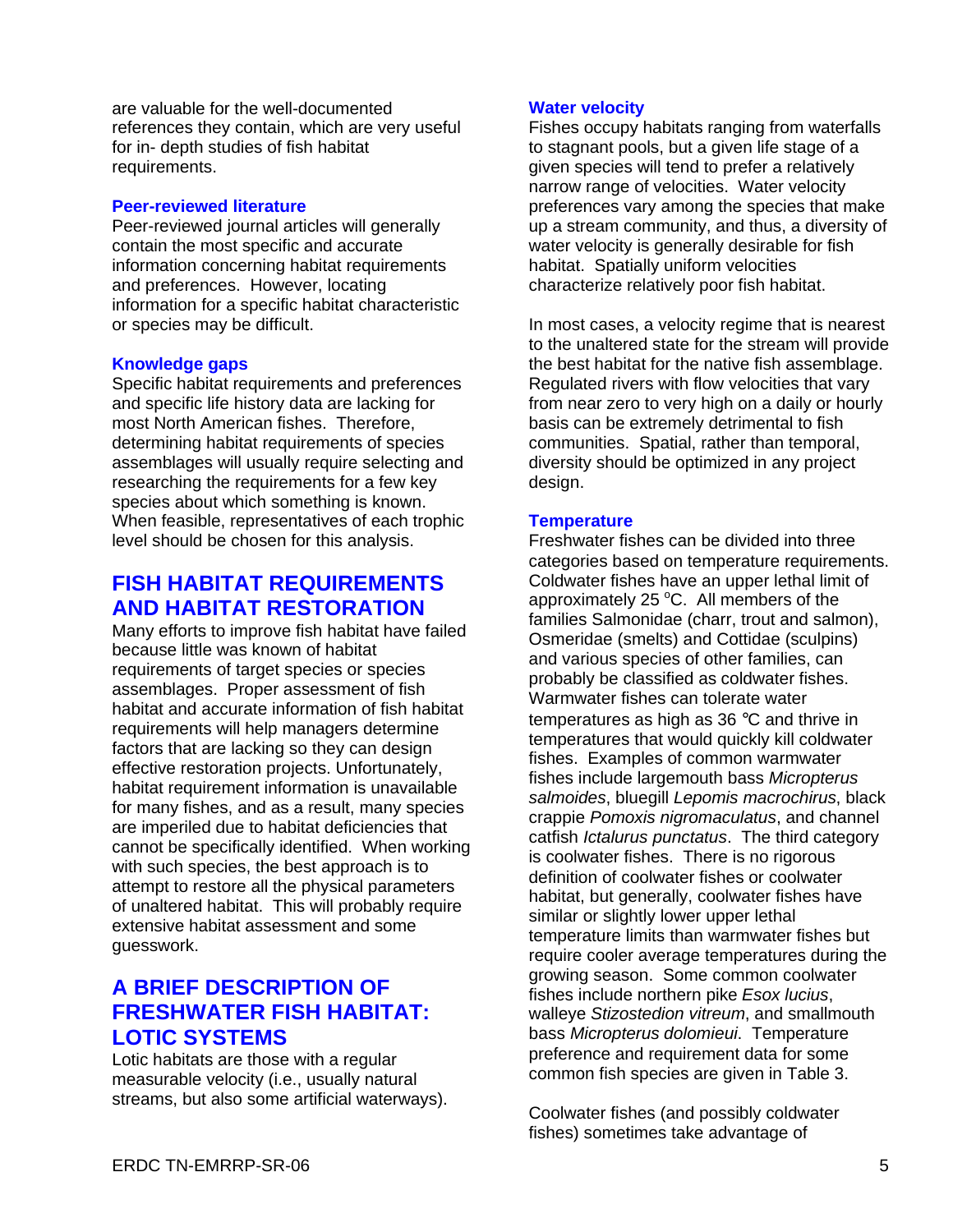microhabitats that allow them to live in warmwater habitats. This, and the fact that temperature requirement and preference data are lacking for most fish species, often makes categorization based on temperature requirements difficult.

Changes in mean or peak water temperatures can greatly alter the species composition of a stream. Most water temperature problems involve increased water temperatures that can destroy coldwater habitat and eliminate less tolerant species from warmwater habitat. This can be very serious due to the high sport and commercial value of many coldwater species,

and decreased diversity of a coolwater species from loss of stocks specifically adapted to certain warmwater habitats. Reasons for increased water temperatures in streams include thermal effluents, loss of shade due to reduction of riparian vegetation, and decrease in depth from erosion or reduction in flow.

Decreased water temperatures are usually the result of hypolimnetic discharge from reservoirs. The effect is usually confined to the immediate reach downstream from the dam and it is not usually a serious problem unless highly endemic fishes are present.

| rable 5. Temperature Requirements and Preferences for Select Fish Species |                                            |                                             |
|---------------------------------------------------------------------------|--------------------------------------------|---------------------------------------------|
| Species, Life Stage                                                       | Upper $Limit$ <sup>°C</sup> ) <sup>1</sup> | Optimum Range( ${}^{\circ}$ C) <sup>1</sup> |
| <b>Lake trout</b>                                                         | 23.5                                       | $4 - 18$                                    |
| spawning                                                                  | n/a                                        | $4.5 - 14$                                  |
| <b>Brook trout</b>                                                        | $20.1 - 25.3$                              | $11 - 16$                                   |
| spawning                                                                  | n/a                                        | $4.5 - 10$                                  |
| <b>Brown trout</b>                                                        | $23 - 26.4$                                | $12 - 19$                                   |
| spawning                                                                  | 27                                         | $2 - 13$                                    |
| juvenile                                                                  | 27                                         | $7 - 19$                                    |
| Atlantic salmon                                                           | 23                                         | $12.1 - 15.1$                               |
| spawning                                                                  | n/a                                        | 5.0                                         |
| egg protection                                                            | 12.0                                       | 6.0                                         |
| Coho salmon                                                               | 25.5                                       | $4.0 - 14.0$                                |
| juvenile                                                                  | 25.0                                       | $4.4 - 9.4$                                 |
| spawning                                                                  | 25.8                                       | $6.0 - 12.0$                                |
| egg protection                                                            | $n/a^2$                                    | $4.4 - 13.3$                                |
| Chinook salmon                                                            | 25.1                                       | $11.7 - 15.5$                               |
| spawning                                                                  | 16                                         | $5.6 - 10.6$                                |
| egg protection                                                            | 16                                         | $5.0 - 14.4$                                |
| <b>Sockeye and Kokanee</b>                                                | 22                                         | $5 - 17$                                    |
| salmon                                                                    |                                            |                                             |
| juvenile                                                                  | 18                                         | $11 - 15$                                   |
| spawning                                                                  | 10                                         | n/a                                         |
| egg protection                                                            | 13                                         | n/a                                         |
| Chum salmon                                                               | 23.7                                       | $8.3 - 15.6$                                |
| juvenile                                                                  | 23.8                                       | $12.0 - 14.0$                               |
| spawning                                                                  | n/a                                        | $7.2 - 12.8$                                |
| egg protection                                                            | n/a                                        | $4.4 - 14.0$                                |
| <b>Pink salmon</b>                                                        | 25.8                                       | $5.6 - 14.6$                                |
| juvenile                                                                  | n/a                                        | n/a                                         |
| spawning                                                                  | n/a                                        | $7.2 - 12.8$                                |
| egg protection                                                            | n/a                                        | $4.4 - 13.3$                                |
| <b>Cutthroat trout</b>                                                    | 22.0                                       | $9 - 12$                                    |
| spawning                                                                  | n/a                                        | $6 - 17$                                    |
| eggs                                                                      | n/a                                        | $10 - 11$                                   |
| juveniles                                                                 | 21                                         | $11 - 21$                                   |
|                                                                           |                                            |                                             |

### **Table 3. Temperature Requirements and Preferences for Select Fish Species**

 **(Continued)**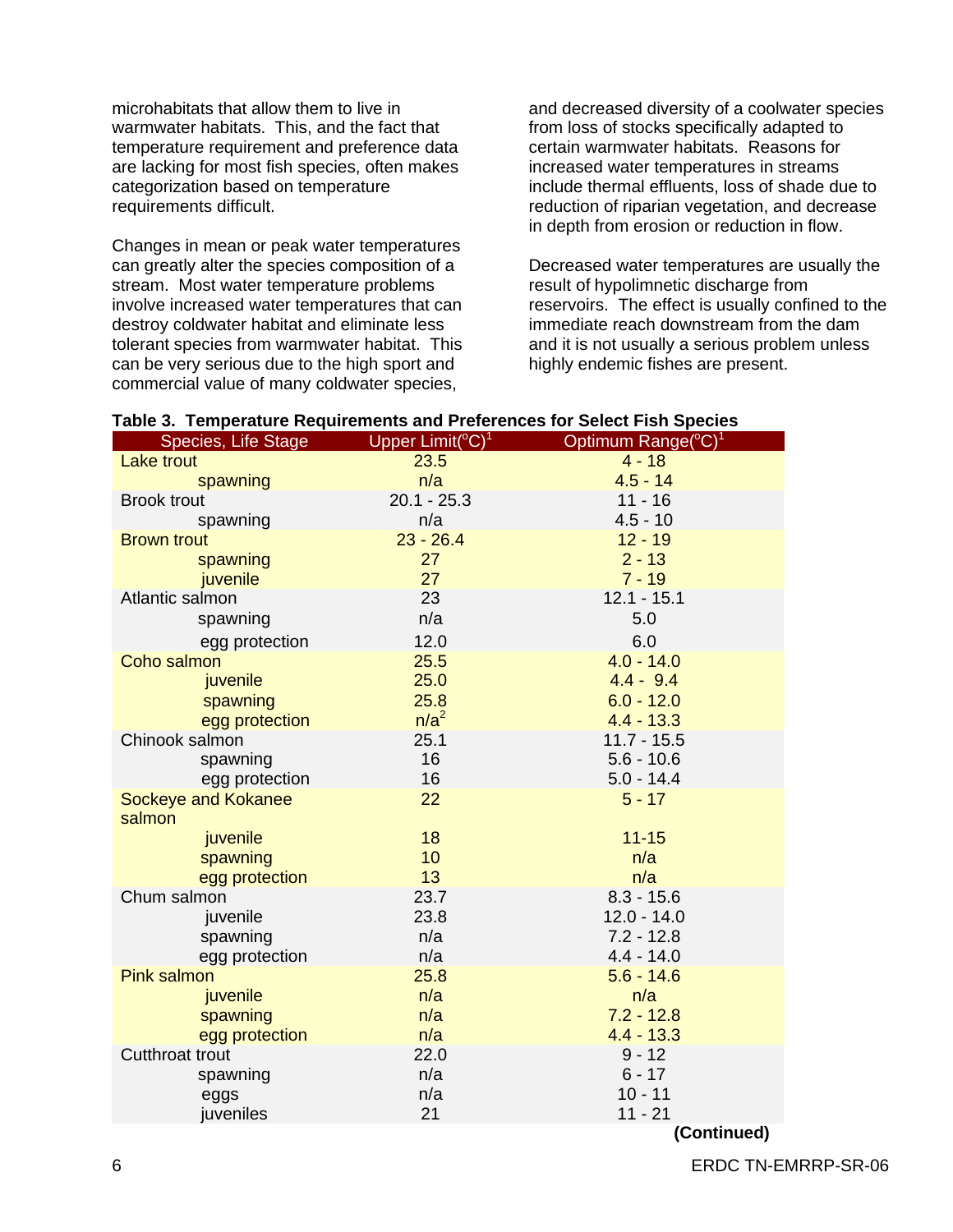|                           |                              | Table 3. (Concluded)              |
|---------------------------|------------------------------|-----------------------------------|
| Species, Life Stage       | Upper $Limit(^{\circ}C)^{1}$ | Optimum Range $({}^{\circ}C)^{1}$ |
| Rainbow trout & steelhead | 25                           | $12 - 18$                         |
| spawning                  | n/a                          | $10 - 15.5$                       |
| Northern pike (summer)    | $28.4 - 34$                  | $24 - 26$                         |
| spawning                  | 11                           | n/a                               |
| Carp                      | $35.7 - 40.6$                | $29 - 32$                         |
| spawning                  | 21                           | $16 - 20$                         |
| <b>Emerald shiner</b>     | $30.7 - 35.2$                | $25.1 - 27.8$                     |
| spawning                  | 24                           | n/a                               |
| Longnose sucker           | n/a                          | $10 - 15$                         |
| spawning                  | n/a                          | $10 - 15$                         |
| Channel catfish (summer)  | $36.1 - 36.4$                | $29.0 - 30.5$                     |
| spawning                  | 27                           | $21 - 29$                         |
| <b>Smallmouth bass</b>    | 35                           | $26 - 31.3$                       |
| spawning                  | n/a                          | $12.8 - 21$                       |
| Spotted bass              | 36                           | $29 - 30.8$                       |
| spawning                  | n/a                          | $18 - 21$                         |
| Largemouth bass           | 36.4                         | $25 - 32$                         |
| spawning                  | 30                           | 21                                |
| <b>Black crappie</b>      | <36                          | $19 - 24$                         |
| spawning                  | 18                           | $15 - 18$                         |
|                           |                              |                                   |
| <b>Bluegill</b>           | $35.5 - 37.3$                | $29 - 32.3$                       |
| spawning                  | >27                          | $>25$                             |
| Anadromous striped bass   | 27                           | $16 - 25$                         |
| spawning                  | n/a                          | $17 - 19$                         |
| <b>White bass</b>         | n/a                          | $19 - 28$                         |
| spawning                  | n/a                          | $15.5 - 16.7$                     |
| Walleye                   | 31.6                         | $22.1 - 23$                       |
|                           | n/a                          | $>10$                             |
| Sauger                    | 30.5                         | $21.3 - 22.6$                     |
|                           | n/a                          | >5.6                              |
|                           |                              |                                   |

<sup>1</sup>Unless indicated, limits and ranges are for adults (migrating adults for anadromous salmonids).

 $2$  n/a - not available

#### **Depth**

Optimal depth is usually species- and life-stage dependent. Some species require shallow areas, some require deep areas, and some, such as Gulf sturgeon, *Acipenser oxyrinchus desotoi*, appear to require a wide range of depths. Generally, a wide range of depths is desirable for fish habit. Low-order streams should have shallow riffle areas interspersed with deeper pool areas while high-order streams should have a variety of shallow sandbar or gravel bar habitat interspersed with deep holes.

#### **Instream Cover**

Instream cover, usually in the form of boulders or large woody debris, can provide habitat for invertebrates, velocity refuges, hiding places from predators, and attachment sites for adhesive fish eggs. Because depth and velocity of flow are closely related to certain types of cover features, maximizing cover often increases diversity in depth and velocity. Instream cover is an important component of most lotic habitats and generally, more instream cover means better fish habitat.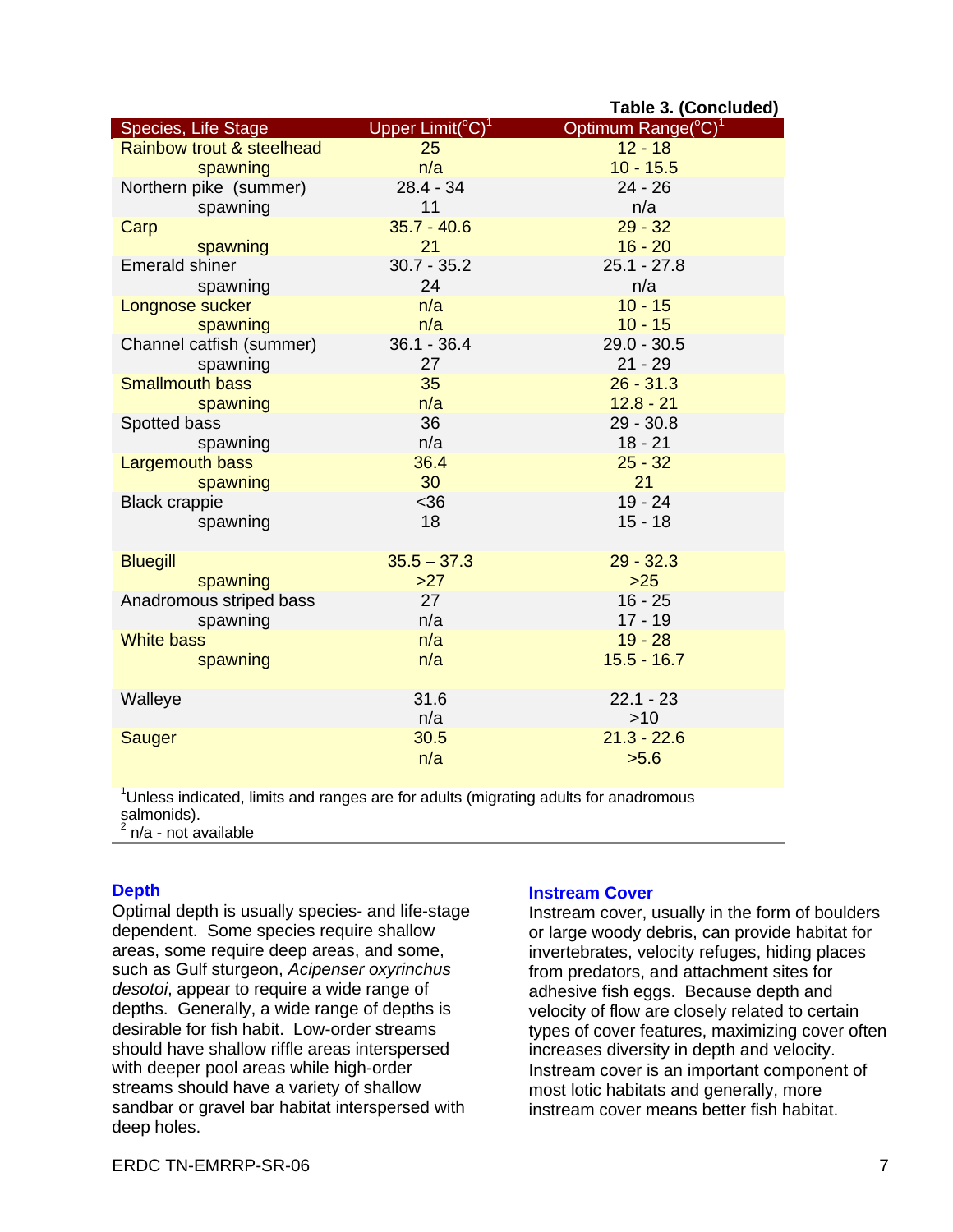#### **Stream Size**

Lotic systems are often classified according to order. A first-order stream has no tributaries, is usually small and is often intermittent. The confluence of two first-order streams creates a second-order stream and the confluence of two second-order streams creates a third-order stream. Usually, low-order streams have relatively high gradients, large substrate, high water velocity, and few fish species compared to higher-order streams (Figure 2). However, some of the most culturally and economically important species occur primarily, or only, in low-order streams. Thus, small stream habitat may be a very important component of the fish habitat of a region.



**Figure 2. Low-order, high-gradient streams usually have few fish species and small biomass but are still important fish habitat**

Fishery and fish habitat investigations are usually easier to successfully conduct in lower order than in high-order streams. Low-order streams are usually less turbid and shallower, which makes them easier to sample and also makes it less difficult to determine specific microhabitats that fishes occupy during different phases of their life cycles.

High turbidity, high flows, deep water, and commercial barge traffic make high- order streams and rivers difficult, and sometimes dangerous, environments in which to sample fishes. It is also more difficult to determine specific microhabitats used by fishes in large rivers than in small streams.

Difficulty in sampling large river habitats is illustrated by the lack of knowledge of habitat requirements of many fishes that utilize large rivers. For example, the sturgeons (family Acipenseridae) utilize large river habitat and have been studied extensively, but specific habitat requirements are largely unknown for most stocks.



**Figure 3. High water velocity, high turbidities, deep water, and barge traffic make the lower Mississippi River a difficult habitat to sample**

#### **Substrate Size**

As a general rule, substrate size decreases with increasing stream order, with substrate in the largest rivers usually consisting of sand, silt, and clays. Many fishes, including some culturally and economically important species, cannot reproduce successfully unless gravel or larger substrate is available. Thus, gravel and larger substrates are often very important habitat components.

#### **Instream Vegetation**

Instream vegetation can be an important component of fish habitat in lotic systems, especially those with relatively low water velocity and fine substrate. Instream vegetation can provide the same benefits as instream cover; however, an overabundance of aquatic vegetation can lead to low dissolved oxygen levels and problems with predator/prey relationships. Excess aquatic vegetation can also interfere with flood management, navigation, and recreation. As a general rule, native aquatic plant species are desirable and introduced species are not. Most problems with excessive aquatic vegetation involve introduced species.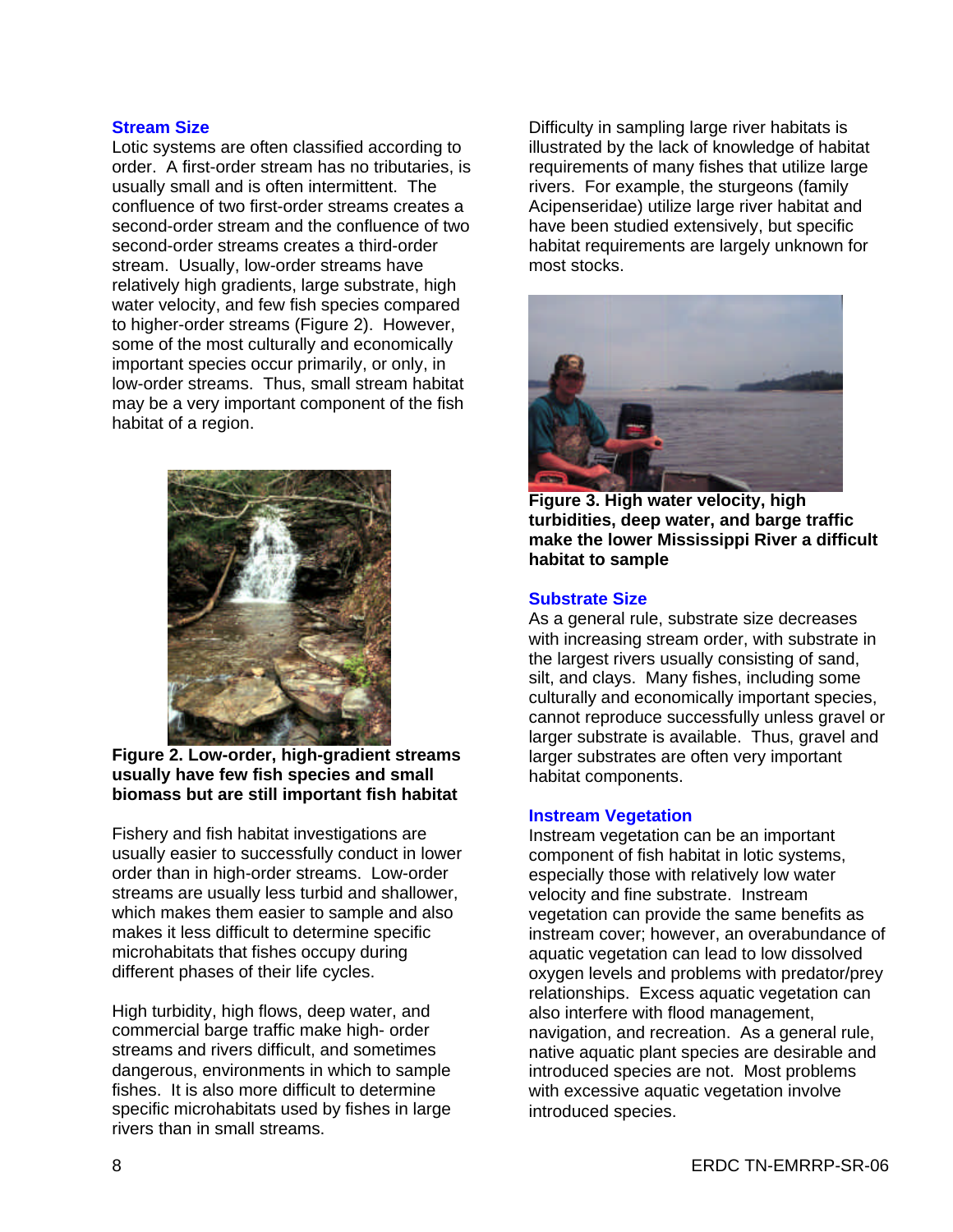#### **Riparian Vegetation**

Riparian vegetation (Figure 4) is very important for the health of many lotic habitats. Riparian vegetation increases bank stability, reduces sedimentation, reduces summer water temperatures, and increased recruitment of large woody debris. Deposition of leaves and other organic matter from riparian vegetation is an important source of nutrients for many loworder streams. Riparian vegetation can absorb nutrients from agricultural and urban runoff and thus mitigate some negative impacts to nutrient-rich habitats. Riparian vegetation is also an essential component of the formation of important habitat components such as pools and undercut banks.



**Figure 4. Riparian vegetation is an important component of stream habitat**

#### **Floodplain Habitat**

Many fish species require floodplain habitats for successful reproduction and some utilize floodplains during all phases of their life cycles. Healthy floodplains serve as nutrient and sediment sinks resulting in improved water quality in the stream. Healthy floodplains also attenuate flows and lessen the magnitude of floods and water receding from floodplains often contains a substantial amount of food utilized by stream fishes.

Clearing floodplain habitat for agricultural or other uses often causes excessive sedimentation and turbidity, excessive nutrient inflows and associated problems with water quality, and reduced reproductive success of some fish species. As a general rule, if a stream had extensive floodplain habitat in its pristine state, alterations to or reduced access to floodplain habitats will probably degrade fish habitat. Because floodplains act as sediment traps, alterations that increase sedimentation

and turbidity in the stream often adversely impact floodplain habitat.

#### **Fish Migration and Blockages to Migration**

Although migratory fish species may be a small component of fish assemblages in lotic habitats, these species are often among the most economically and culturally important. The most common structures that impede upstream fish migration are dams, weirs, and culverts; however, anything that increases flow velocity, decreases depth, or poses a physical barrier has the potential to impede fish migration (Figure 5). Water diversions, physical barriers, or structures that reduce flow velocity can impede downstream migration. Barriers to fish migration are classified as total, blocking all migration all of the time, or partial, blocking all migration some of the time, or some migration all of the time. In most cases, barriers to fish migration degrade fish habitat.



**Figure 5. Even low head dams can be detrimental to migratory fishes such as this Gulf sturgeon**

#### **Water Quality**

Dissolved oxygen: As a general rule, a dissolved oxygen level of less than 3 ppm in warmwater streams, or less than 5 ppm in coldwater streams, is cause for alarm. Because water in lotic habitats is moving and is usually not stratified, low dissolved oxygen is not a problem as often as it is in lentic habitats. However, low dissolved oxygen can be a problem in tailraces of hydropower dams with hypolimnetic discharge, in slow-flowing streams with excess nutrients, or in streams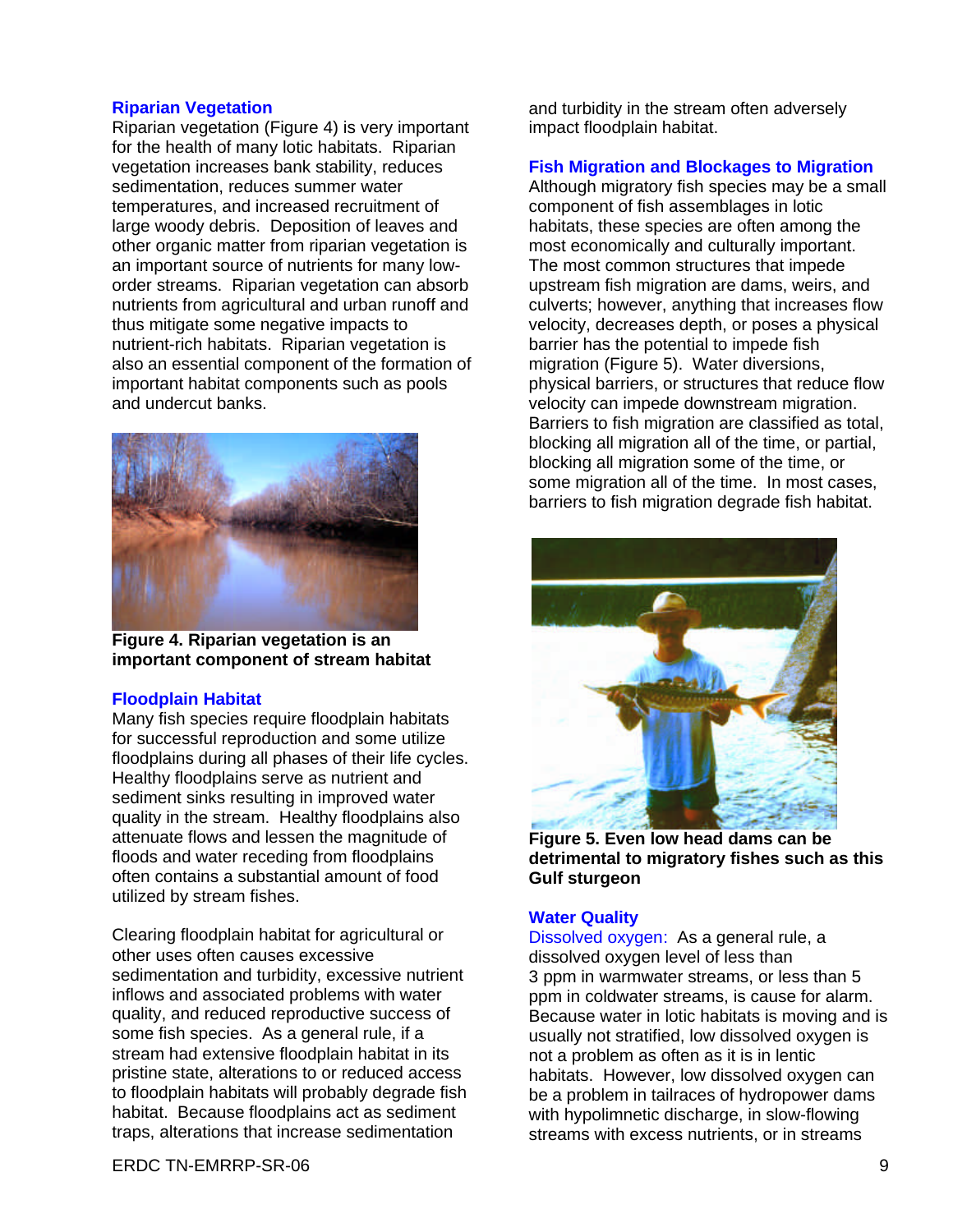with excessive submersed or floating aquatic vegetation. Dissolved oxygen levels are usually lowest during early morning hours and should be measured at that time.

Total alkalinity: Total alkalinity in natural systems can range from less than 5 ppm to more than 500 ppm  $CaCO<sub>3</sub>$ . As a general rule, total alkalinity greater than 20 ppm  $CaCO<sub>3</sub>$ provides adequate buffering against shifts in pH, to provide good fish habitat. Streams with very low total alkalinity may be especially susceptible to acid from point sources or acid precipitation.

Turbidity: Suspended sediments, concentration of humic substances, phytoplankton, and industrial discharge can cause turbidity in lotic habitats. Generally, relatively low turbidity (i.e., less than 20 NTU) is best for fish habitat in lotic habitats.

Most turbidity in lotic habitats is due to suspended sediments. Some turbidity due to suspended sediments is normal in many lotic systems; however, excessive levels of suspended sediments can be extremely harmful to aquatic habitats and fish populations. Turbidity from humic substances is a natural condition for many coastal plain streams and is usually indicative of healthy fish habitat from a standpoint of native fish biodiversity. However, such systems are usually not very productive and may not withstand fish harvest. Excessive turbidity due to phytoplankton is rare in lotic systems but is most common in high-order, slow-moving streams and is usually indicative of excessive nutrients. Turbidity from industrial discharge is rarely a desirable condition in any aquatic habitat; however, point discharges from industry that cause a visible effect are usually tightly regulated by state and federal environmental protection agencies.

# **A BRIEF DESCRIPTION OF FRESHWATER FISH HABITAT: LENTIC SYSTEMS**

A lentic habitat is one in which water does not have a regular, measurable flow. Lentic habitats include natural lakes, small impoundments, parts of most mainstem

reservoirs, some low-gradient natural streams, and some canals. Unlike lotic habitats, the water column in most lentic habitats thermally stratifies. Most lentic habitats in the United States are either monomictic (i.e., the water column stratifies during warm months and mixes during cool months) or dimictic (i.e., the water column stratifies during the warm months and during cold months and mixes during the spring and fall). In a stratified water column, the upper layer (epilimnion) is separated from the lower layer (hypolimnion) by a transitional layer called the thermocline. The interaction of a stratified water column and water quality, especially dissolved oxygen, has profound effects on the fish community.

In general, habitat preferences and requirements for fishes in lentic habitats are similar to those for lotic habitats. Exceptions follow.

#### **Water Quality**

Turbidity: Turbidity in lentic systems is usually due to phytoplankton. These organisms also form the basis of the food chain and usually play a major role in the oxygen balance of the system. The amount of turbidity from phytoplankton that is acceptable should be determined by an individual who is knowledgeable in local conditions and fish assemblages.

Systems with turbidity from humic substances are usually dystrophic and will not be able to withstand high harvest of sport or commercial fishes. However, this condition is natural for many southeastern coastal plain water bodies and can be considered indicative of good habitat for native fish communities. High turbidity from suspended inorganic solids is not normal for most lentic systems and is usually indicative of poor fish habitat.

Dissolved oxygen: Dissolved oxygen in lentic habitats is usually tied to photosynthesis and respiration of algae and submersed vascular plants. Most problems with low dissolved oxygen are the result of an overabundance of plants caused by excess nutrients. In extreme cases, dissolved oxygen levels will be above the saturation level after several hours of sunshine but will be near zero after several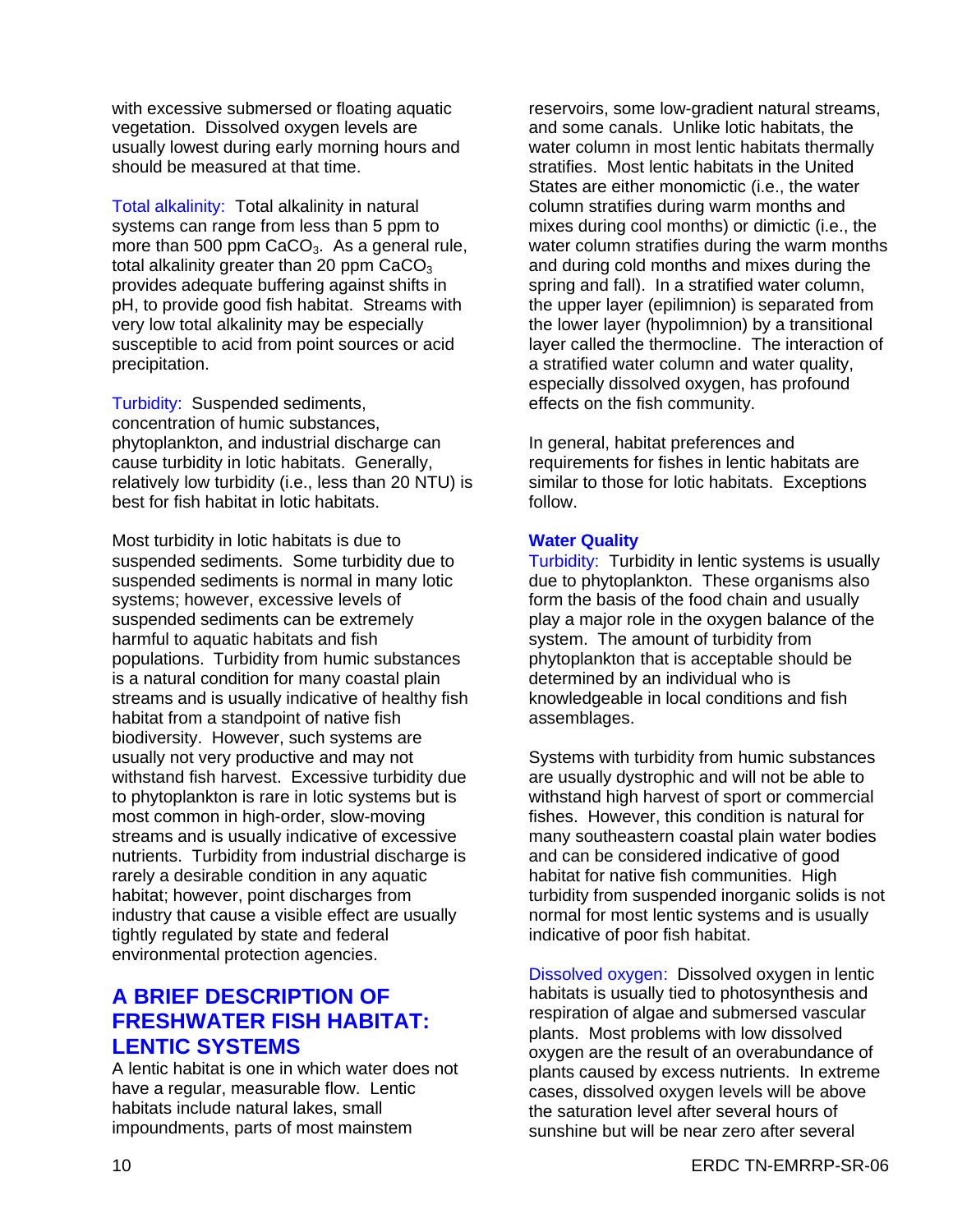hours of darkness. Shifts in dissolved oxygen levels will be most extreme during the warmest part of the year when plant respiration and photosynthesis are greatest and solubility of oxygen in water is lowest.

When the water column becomes stratified, the hypolimnion may become anoxic if turbidity is too high to allow sufficient light penetration. Although this condition has the potential for causing fish kills when the water column mixes, it is normal in many systems and does not necessarily indicate poor fish habitat.

Inlet and outlet streams: Inlet and outlet streams play an important role in reproduction of certain fish species in lentic habitats. Reduced access to, or alteration of inlet and outlet streams can severely impact fish communities in natural lakes. Further, fishes that spawn in inlet and outlet streams are often economically and culturally very important. Examples of such species are walleye (S*tizostedion vitreum)*, Atlantic salmon (*Salmo salar)*, Pacific salmons (O*ncorhynchus* sp.), arctic grayling, (*Thymallus arcticus)*, and lake sturgeon (*Acipenser fulvescens)*.

Inlet streams can also be important in reservoirs. The amount of free-flowing river at the upstream end of a reservoir may determine whether riverine species can survive impoundment. A long, free-flowing section of river above a reservoir may ensure preservation of the natural biodiversity of fishes in the system.

### **EXCEPTIONS TO THE BASIC RULES**

Freshwater fishes have evolved to fill almost every type of freshwater environment. In some cases, these habitats are naturally very harsh and do not fit the general description of desirable fish habitat. A good example is the Colorado River drainage in the southwestern United States that, in its natural state, had very high turbidity due to suspended sediments and very little riparian vegetation. Regulated flows have lowered turbidity, allowed riparian vegetation to become established, and allowed establishment of nonnative fishes, much to the detriment of the native fish community.

Another example is floodplain lakes in the Lower Mississippi Valley. These lakes have silt and mud substrates, often have high sediment turbidity and low dissolved oxygen, but still provide good habitat for native fishes that have adapted to the harsh conditions. These are only two of the many examples of habitats that in their pristine state do not fit the general model of desirable fish habitat.

## **ALTERED HABITATS AND INTRODUCED SPECIES**

Many freshwater habitats have been altered to the point that maintaining the native fish assemblage is not feasible. However, some of these habitats may be ideal for economically and culturally important fishes and in some cases stocking fish species that are not native to the system will increase recreational opportunities. Examples include small impoundments, reservoirs, and tailraces of some mainstem reservoirs. Small impoundents are often constructed and managed specifically for commercial or recreational fishing. Natural resource agencies of most states can aid with design and management of small impoundments to provide optimal habitat for the desired fish assemblage. Mainstem reservoirs are usually colonized by native fishes, with no need for supplemental stocking. However, reservoirs can sometimes support nonnative species that could not survive in the unimpounded river and may be desirable for recreational fishing. Likewise, tailraces of some mainstem reservoirs with hypolimnetic discharge provide habitat for recreationally important coldwater fishes that otherwise could not survive in the region.

Nonnative fishes are sometimes stocked to improve quality of aquatic habitats. The best example is probably grass carp *Ctenopharyngodon idella*, an herbivorous fish that is often stocked to control nuisance aquatic vegetation. Economic and environmental cost and benefits of stocking nonnative species in altered habitats should be carefully weighed before any action is taken. Likewise, assessments should be performed during and after the stocking program to determine if goals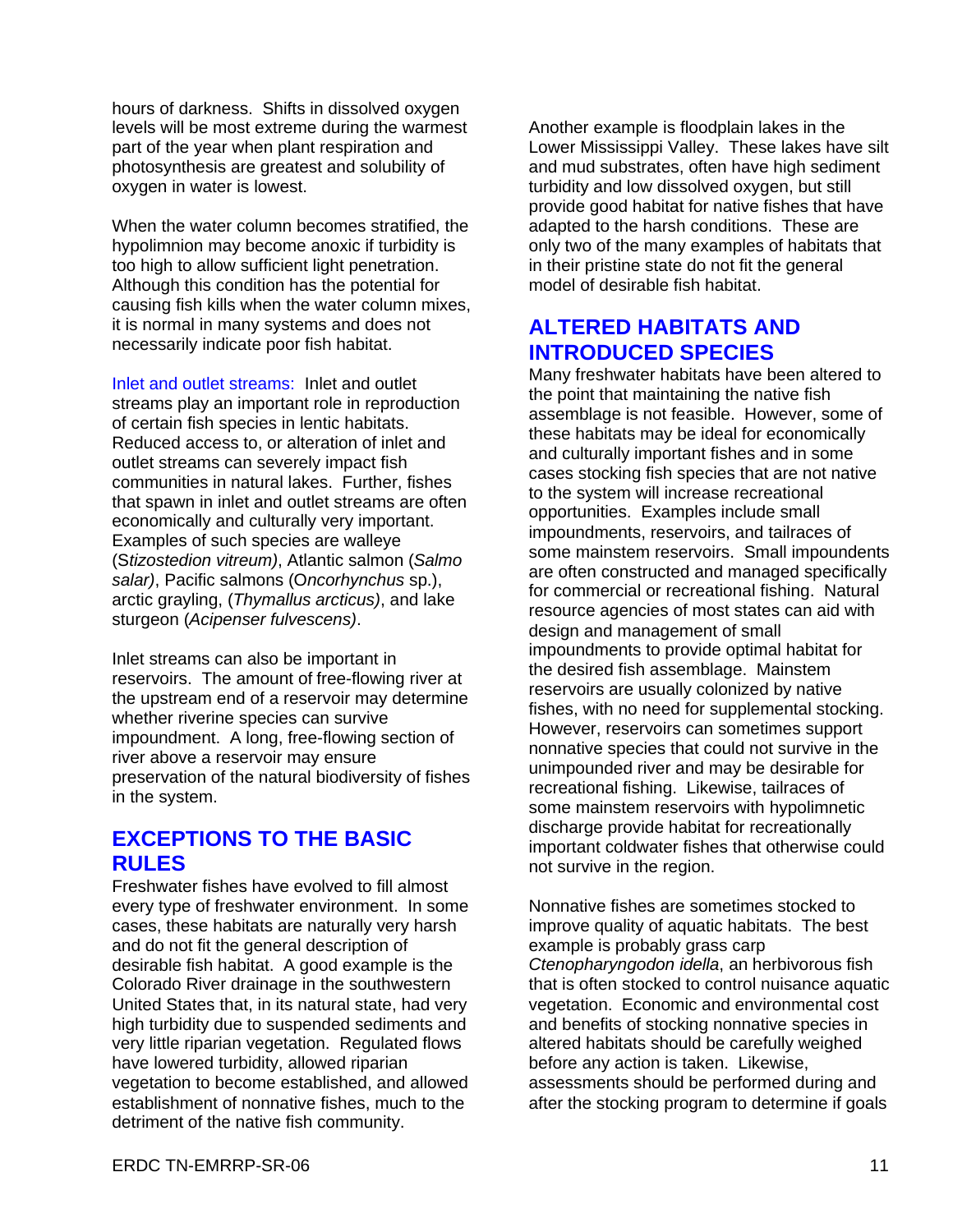have been met and to adjust stocking rates to maximize benefits and minimize impacts.

# **FISH SAMPLING TECHNIQUES**

Humans have been searching for better ways to catch fishes since before recorded history. Many, if not most, of the techniques developed over the centuries have been used, and continue to be used, by fisheries workers in

their unending search for an unbiased method of sampling fish populations. One of the most comprehensive discussions of fish sampling techniques is given in "Fisheries Techniques," published by the American Fisheries Society, Bethesda, Maryland. Some of the most common fish sampling techniques are given in Table 4.

| <b>Gear Type</b>   | <b>Habitats Usually Sampled</b>                            |
|--------------------|------------------------------------------------------------|
| Passive nets       |                                                            |
| <b>Gill nets</b>   | Large lentic systems                                       |
| Hoop nets          | Large lotic systems                                        |
| <b>Traps</b>       | <b>Most freshwater habitats</b>                            |
| Active nets        |                                                            |
| Larval fish tows   | Lenthic and low gradient lotic habitats                    |
| Small seines       | Small lentic and lotic systems                             |
| Large seines       | Large lentic habitats                                      |
| Trawls             | Large lentic systems and large low gradient lotic habitats |
| <b>Electricity</b> |                                                            |
| Boat-mounted       | Lentic and low gradient lotic habitats                     |
| <b>Backpack</b>    | <b>Small lotic systems</b>                                 |
| <b>Toxicants</b>   |                                                            |
| Rotonene           | Warmwater systems, lentic and small lotic systems          |

# **Table 4. Some Common Gear Types Used to Sample Fish Populations**

### **SUMMARY**

Freshwater fishes have evolved to occupy most freshwater habitats, some of which are naturally very harsh. This diversity allows freshwater fishes to occupy habitats that have been greatly altered and allows some altered habitats to support important recreational fisheries.

Fish habitat assessment can be simplified by carefully examining project goals and anticipating potential habitat problems. Adequate assessments can often be accomplished by measuring certain water quality parameters and physical attributes such as, substrate size, amount and type of instream cover, amount and type of riparian vegetation, flow regimes, and stratification regimes. A wide range of values can provide quality fish habitat in most regions, however, specific, wellstated project goals will probably considerably narrow the range of acceptable values and will probably simplify the design process.

In some cases, quality habitat for target species and fish assemblages will bear little resemblance to habitat for popular game species that have traditionally received the most attention from managers.

# **APPLICABILITY AND LIMITATIONS**

This technical note was designed to help water resource managers who are not trained in fishery or fish biology to understand problems associated with fish habitat. A detailed description of freshwater fish habitats of any one of the 50 states could easily occupy volumes. This technical note describes North American freshwater fish habitats and is therefore, generalized.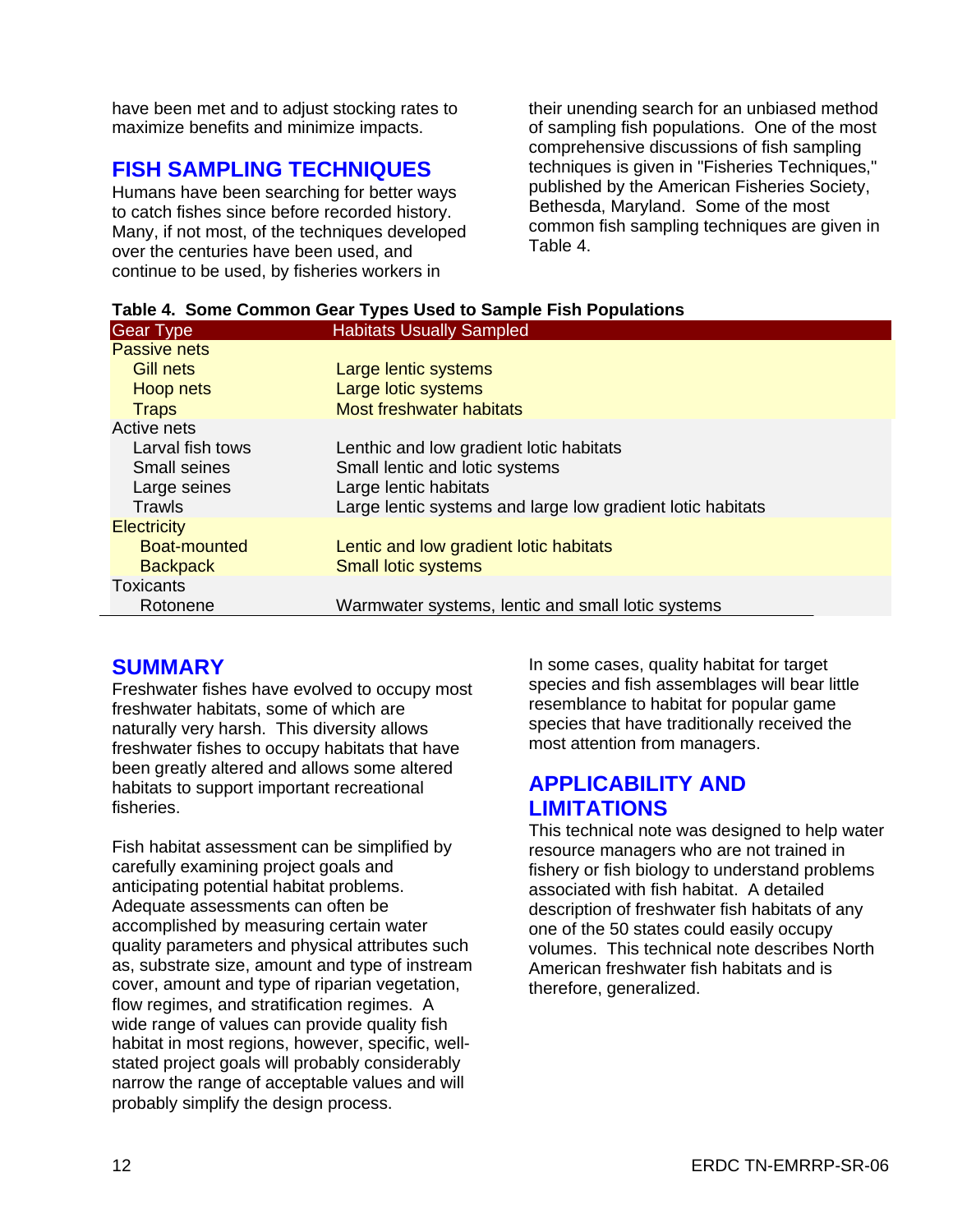### **ACKNOWLEDGEMENT**

Research presented in this technical note was developed under the U.S. Army Corps of Engineers Ecosystem Management and Restoration Research Program. Technical reviews were provided by Mr. E.A. (Tony) Dardeau, Jr., Dr. Jack Killgore, and Mr. Jerry L. Miller, all of the Environmental Laboratory.

### **POINTS OF CONTACT**

For additional information, contact Dr. Craig Fischenich, (601) 634-3449; fischec@wes.army.mil) or the manager of the Ecosystem Management and Restoration Research Program, Dr. Russell F. Theriot (601- 634-2733, therior@wes.army.mil). This technical note should be cited as follows:

> Morrow, J. V., and Fischenich, J. C. (2000). "Habitat requirements for freshwater fishes," *EMRRP Technical Notes Collection* (ERDC TN-EMRRP-SR-06), U.S. Army Engineer Research and Development Center, Vicksburg, MS.

www.wes.army.mil/el/emrrp

### **REFERENCES**

- Balon, E. K. (1975). "Reproductive guilds of fishes: A proposal and definition," *Journal of the Fisheries Research Board of Canada* 32, 821-864.
- Bell, M. C. (1986). "Fisheries Handbook of Engineering Requirements and Biological Criteria," Fish Passage Development and Evaluation Program, Corps of Engineers, North Pacific Division, Portland, OR.
- Benke, A. C., Henry, R. L. III, Gillespie, D. M., and Hunter, R. J. (1985). "Importance of snag habitat for animal production in southeastern streams," *Fisheries* 10(5), 8-13.
- Boyd, C. E. (1991). "Water quality in ponds for aquaculture," Alabama Agricultural Experiment Station, Auburn University, AL.
- Bramblett, R. G., and Fausch, K. D. (1991). "Variable fish communities and the Index of Biotic Integrity in a western Great Plains river." *Transactions of the American Fisheries Society* 120, 752- 769.
- Katopodis, C. (1991). "Introduction to fishway design," Working Document, Freshwater Institute, Central and Artic Region, Department of Fisheries and Oceans, Winnipeg, Manitoba, Canada.
- Karr, J. R. (1981). "Assessment of biotic integrity using fish communities," *Fisheries* 6(6), 21-27.
- Nielsen, L. A., and Johnson, D. L. (1983). "Fisheries techniques," American Fisheries Society. .
- Pearce, R. O., and Lee, R. T. (1991). "Some design considerations for approach velocities at juvenile salmonid screening facilities." *Fisheries Bioengineering Symposium, American Fisheries Society Symposium 10.* J. Colt and R. J. White, eds., American Fisheries Society, Bethesda, MD, 237-248.
- Rainey, W. S. (1985). "Considerations in the design of juvenile bypass systems." *Proceedings of the Symposium on Small Hydropower and Fisheries*. F. W. Olson, R. G. White, and R. H. Hamre, eds., American Fisheries Society, Bethesda, MD, 261-268.
- Seehorn, M. E. (1985). "Stream habitat improvement handbook," Technical Publication R8-TP 16, USDA Forest Service, Southern Region, Atlanta, GA.